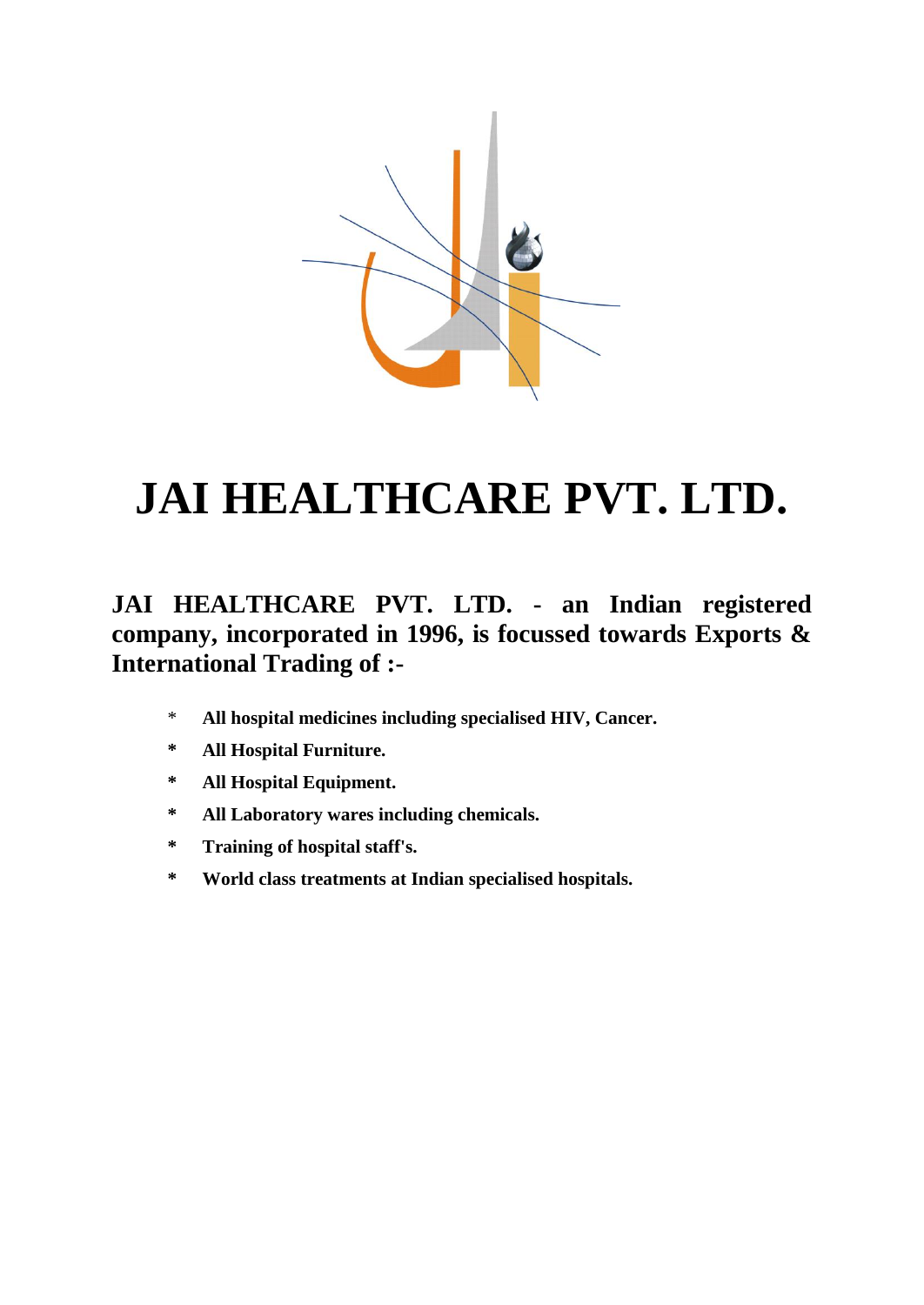# **WORLD CLASS MEDICARE**

With association of over 13000 best hospitals, we offer world class medicare to foreigners at a low cost. We have technology tie ups with international institutions, for further ensuring of global clinical protocols and standards. Top of treatments institution being: –

#### **FACILITIES**

**HIV / AIDS Treatment Facilities :** We treat largest numbers of HIV positive patients with best patient facilities in Asia with well equipped hospitals and best medical professionals.

**Plastic Surgery Facilities :** With best facilities available, plastic surgery treatment is as per with international standards.

**CANCER TREATMENT**

Our contact best bet is a spectacular exception setup in 1941, with 4 building complexes in central Mumbai, is the best for cancer treatment, with registration of 34000 patients every year and about 1200 OPD patient daily, having 197 specialized doctors & 313 nurses.

#### **GASTRO ENTEROLOGY**

We collaborate with Institutions with premier treatments and endoscopy procedure, being the best.

### **FACILITIES**

**Infertility Facilities:** – We collaborate with good ranking institutions.

.

**Mental Health Facilities: –** We collaborate with good ranking institutions

**Orthopedic Surgery Facilities :** – We collaborate with good ranking institutions.

**Liver Transplant Facilities : –** We collaborate with good ranking institutions.











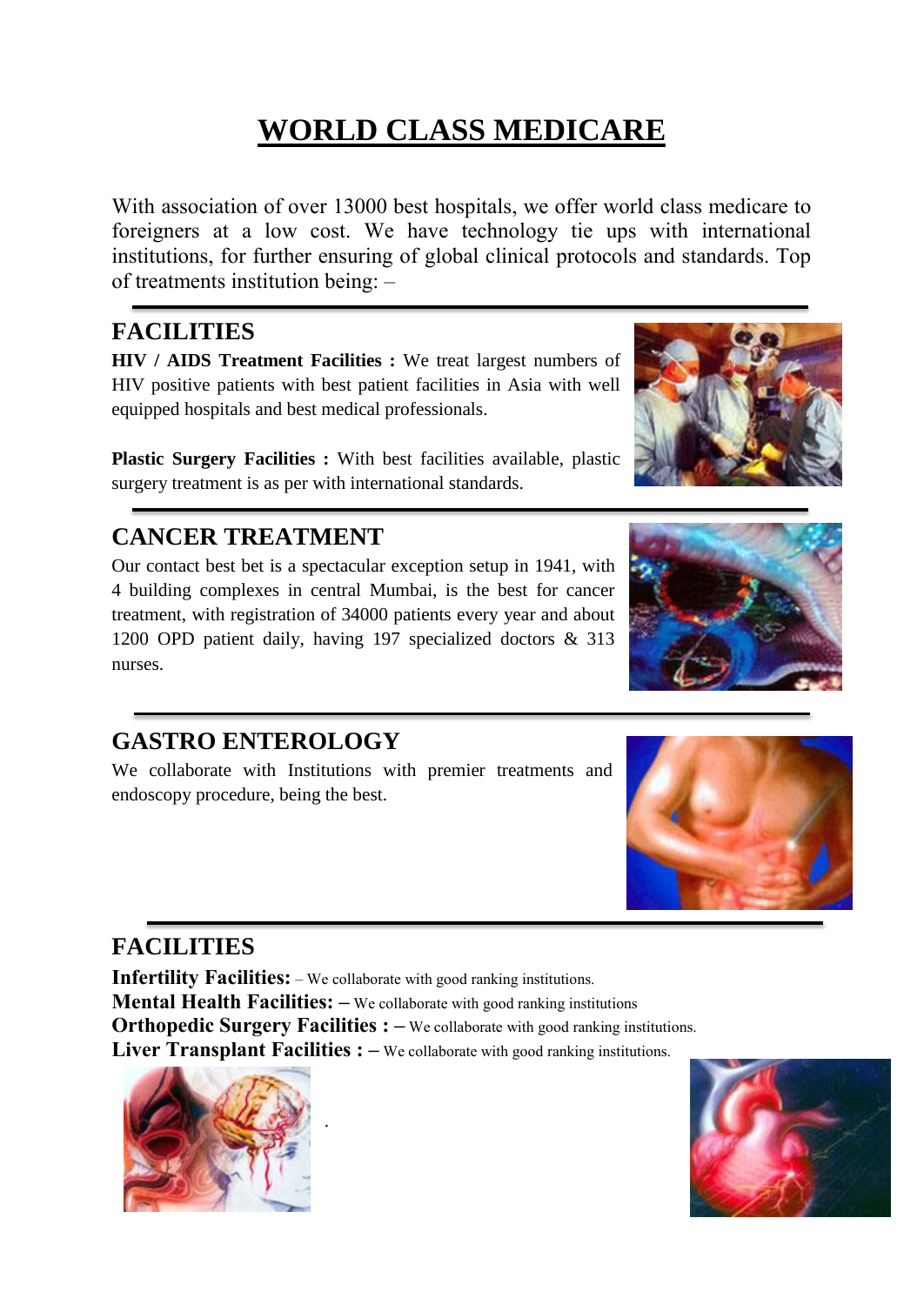# **PRODUCTS**



#### **PHARMACEUTICALS**

Manufacturing all range of medicines like tablets, Injectable, Syrups, Suspensions and specialized medicines.

#### **HOSPITAL FURNITURE**

Manufacturing all types of hospital furniture's including beds (normal, semi Fowlers, Fowlers bedside lockers), suction machines. Instrument Trolley ,Revolving Stool ,Overbed Table ,I.V Stand.



#### **ONCOLOGY**

Our oncology profile consists of to provide economical availability of all type of oncological medicines

#### **OPERATION TABLE LIGHTS**

Manufacturing lights for operation theaters.

#### **HIV**

Providing a comprehensive range of HIV medicine including diagnostic products.



#### **DENTAL CHAIR**

Manufacturing and trading of Dental Chair.

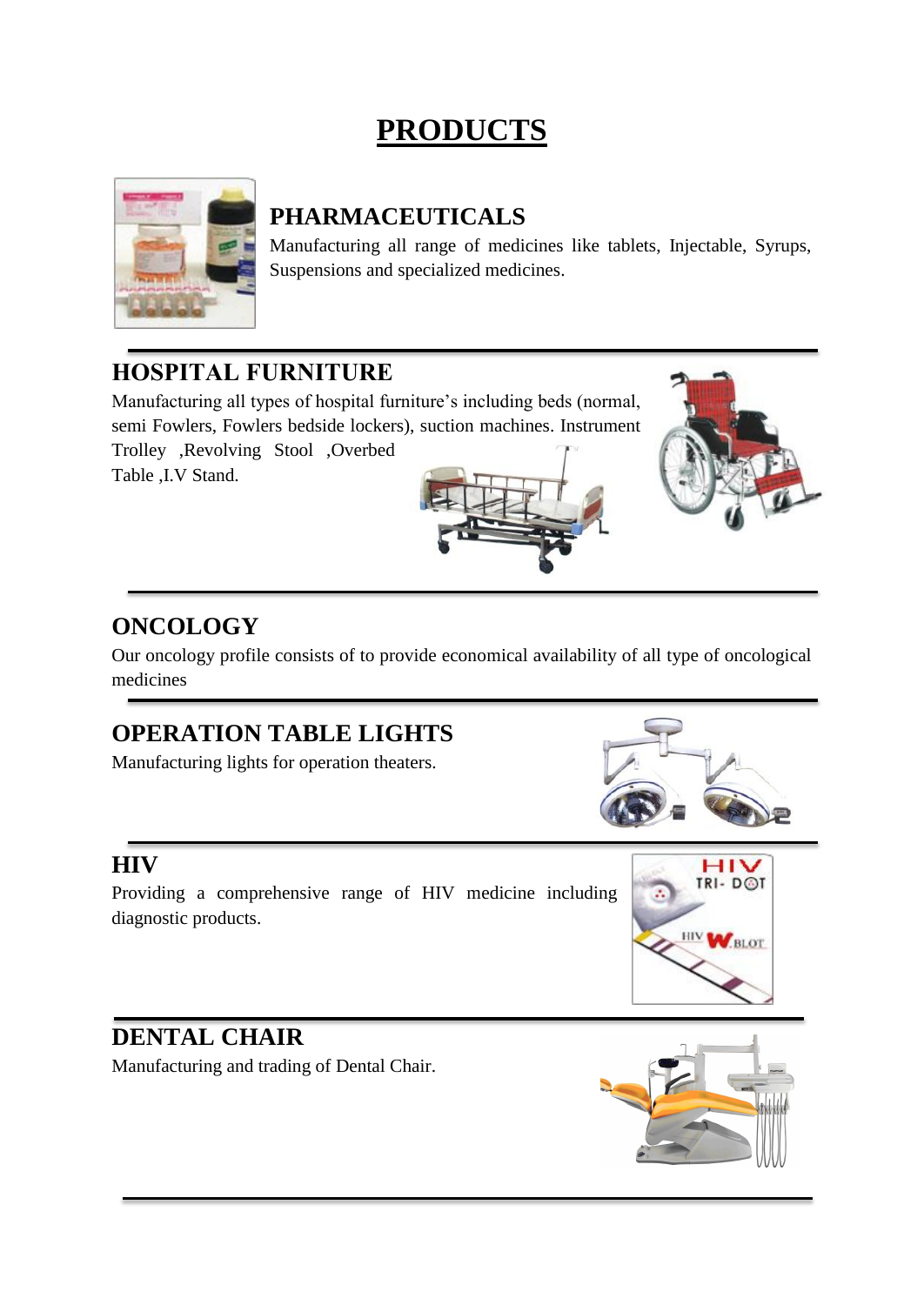### **SURGICAL DISPOSABLE**

Manufacturing all types of disposable surgical items like syringes, infusion sets, I. V. Canula, Gloves, Catheters, Blood bags, Sutures, POP Bandage, Gauze Bandages etc.

#### **ANESTHESIA**

Providing a comprehensive range of anesthetic medicines and critical care products including Anesthesia machine.

### **DIAGNOSTIC**

Providing all types of reagents, chemicals Test, Kits for all the tests.

- 1. Pregnancy
- 2. HIV
- 3. Malaria

#### **X-RAYS**

X-Rays Portable and fixed X-Ray machines of all types, including all X-rays accessories.

#### **OFFICE FURNITURE**

Providing a comprehensive range of office furniture like Chairs, Visitors Bench, Stools, Computer and Printer Table etc**.**

### **SURGICAL INSTRUMENTS**

All types of surgical instruments of good quality including all types of instruments kits.











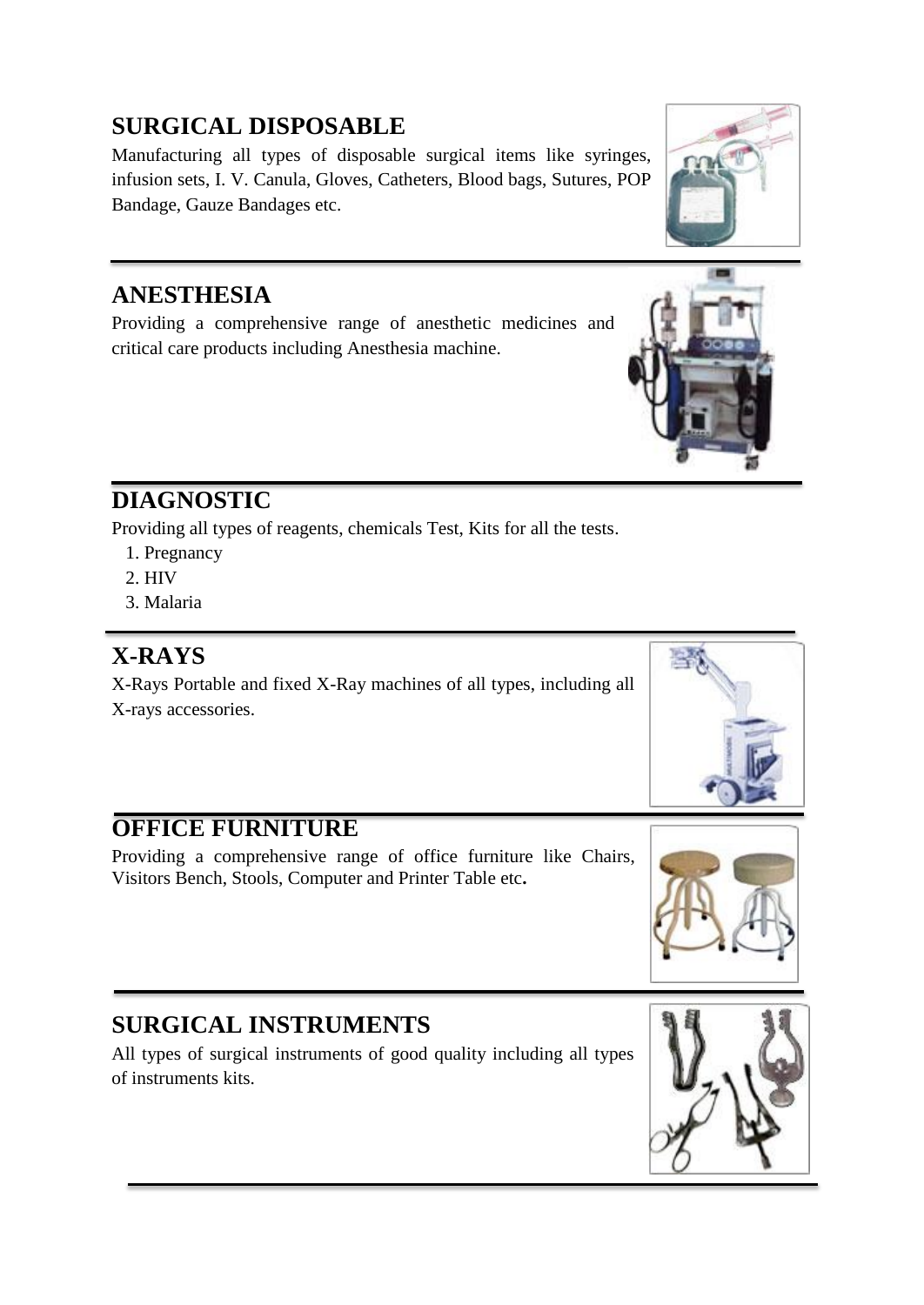#### **BABY CARE PRODUCTS**

We are manufacturing all types of baby related products like: -

- \* Feeding Bottles
- \* Sipper
- \* Cotton Swabs
- \* Soothe
- \* Brush
- \* Powder Puff

#### **LAB EQUIPMENTS**

We provide all types of Lab Equipment including Microscope.

#### **GIFT ITEMS**

.

We manufacture and supply low value good products to a few dollar stores. Coffee Bags, Baby Gift Items, Stainless Steel Products, Stationary Products

#### **STATIONARY**

We manufacture all stationary products i.e. notebooks, envelopes, exercise books.